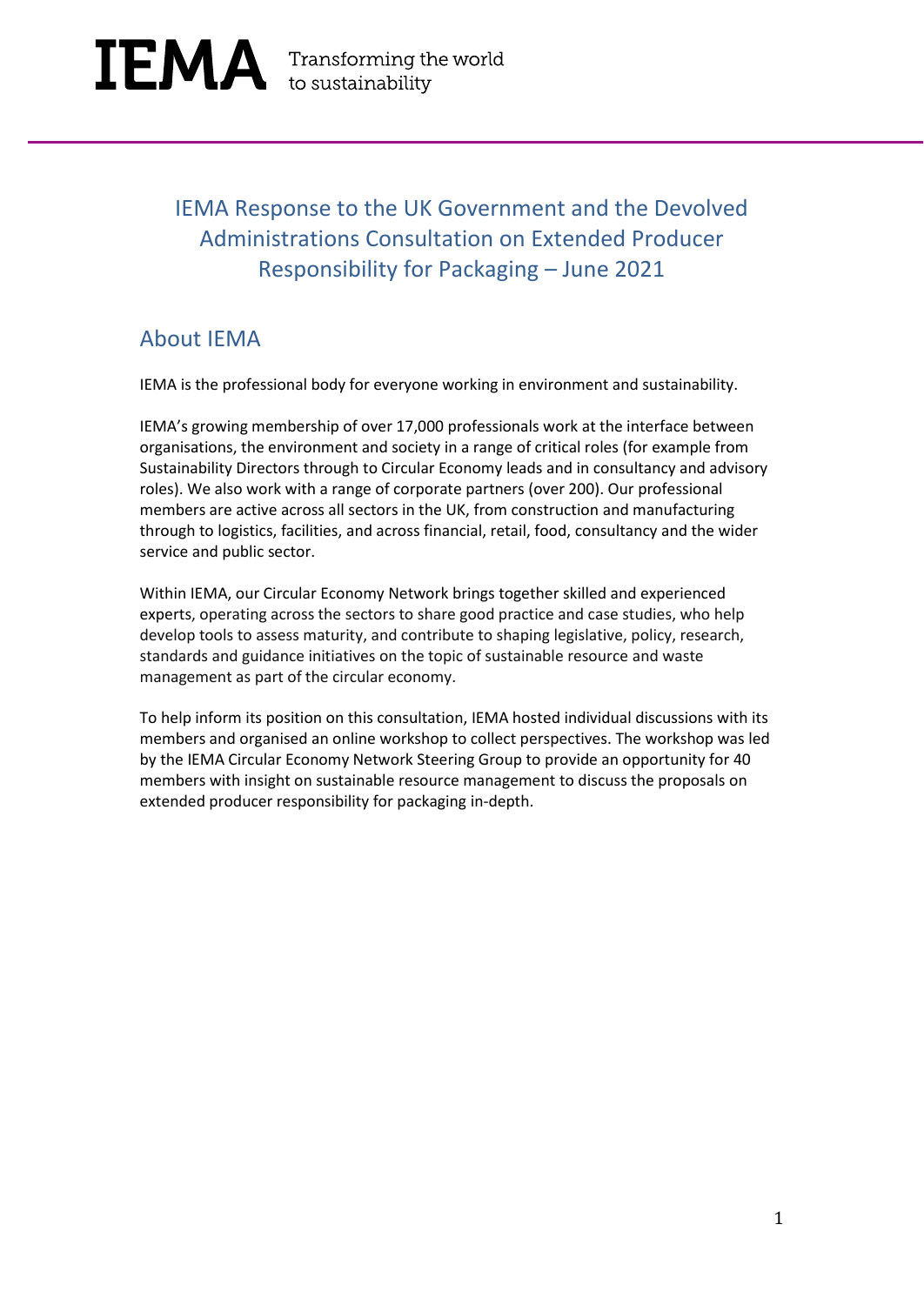# IEMA Transforming the world

### Overview of IEMA's recommendations to government:

#### On packaging targets:

We agree with the proposed framework for setting packaging targets but feel that the proposed minimum recycling targets are not ambitious enough (particularly on materials such as plastic, wood and aluminium). We are concerned that low and static targets, and a lack of parity between material targets, would create a lack of clarity and comparability, and act as a disincentive to action. The targets should be at the 'high end of achievable' and 'higher than the bare minimum required to help drive us towards the net zero and current circular economy targets' set by the UK government and the Devolved Administrations. For this reason we believe we believe that the targets for these materials should be set at 62% for plastic, 50% for wood and 69% for aluminium.

#### On producer obligations for full net cost payments and reporting:

Online marketplaces should be obligated under EPR for unfilled packaging in addition to filled packaging, to show parity with physical distributor retailing.

#### On labelling:

We support the use of approved labels, whereby Government would specify in regulations the criteria that labels must meet. Producers could either choose to establish their own label or they could choose to subscribe to a labelling scheme and use the labels and services provided by that scheme.

#### On collection and recycling of plastic film and flexible packaging:

We agree that local authorities should adopt the collection of plastic film no later than 2026, in line with the date by which government believes it will have successfully transitioned the UK recycling infrastructure to meet the current collection, sorting and commercial recycling challenges (e.g. low weight / high levels of contamination etc). As part of this transition, the resources, infrastructure and 'at source' measures would need a clear logistical route map to ensure effective synergies (and outcomes) between each.

#### On payments for managing packaging waste:

Local government plays an integral role in the delivery of waste and recycling services acrros the UK. They are therefore a key stakeholder that will assist us in achieving these material recycling targets. We feel that local authorities should therefore be rewarded for both making significant beneficial changes to packaging waste systems and/or where they demonstrate that measures have achieved very low levels of waste.

#### On payment mechanisms for packaging waste collected from businesses:

We believe that a compliance scheme led, producer funded, business packaging waste management cost rebate system is the most suited payment mechanism to embed the polluter pays principle and ensure waste producers meet full net cost obligations and therefore it should be implemented.

#### On reprocessors and exporters:

The biggest challenge in terms of reporting on the quality of packaging waste received at the point of reprocessing and/or export would be conducting quality control inspections. Future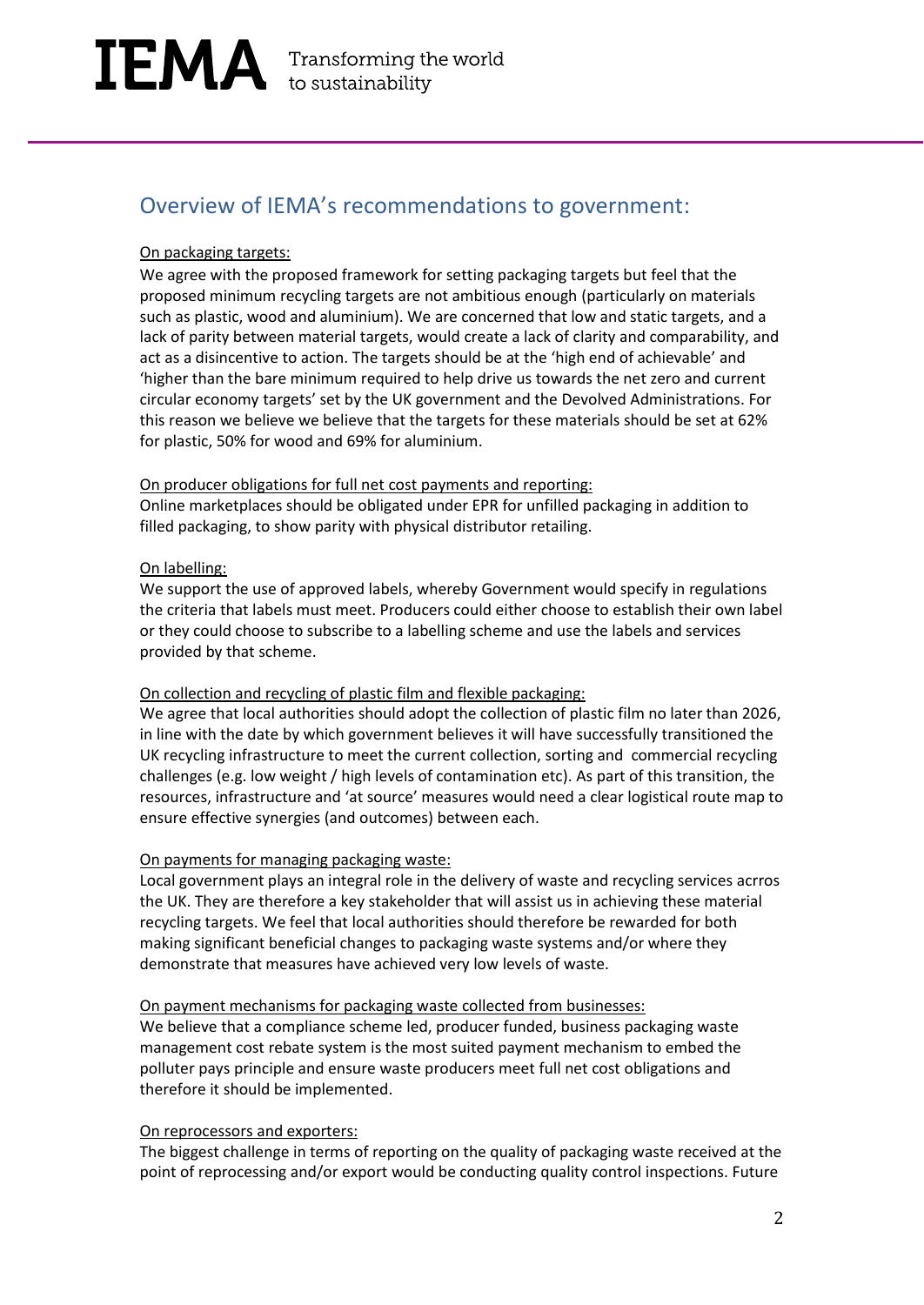# $[EMA]$  Transforming the world

legislation should aim to introduce clear standards and definitions to help level the playing field and provide consistency in reporting.

#### On implementation of EPR:

We recommend a phased approach to implementing EPR starting in 2023 as opposed to later implementation (2023 is the earliest date at which government can implement the EPR scheme) as time is of the essence. We need to take further action to tackle the issue of packaging waste. We believe that if the EPR scheme is well designed in accordance with the key principles, then it should help to maximise resource utilisation and resource effectiveness. This will ensure that we extract maximum value over precious resources, such as plastic packaging waste and enhance overall economic productivity.

#### **Q6. Do you agree or disagree with the proposed framework for setting packaging targets?**

Issues such as climate change, population growth and resource concerns, are part of the perfect storm of issues that are having a direct impact on business and communities. This forces us to ensure that we are innovating and actively resolving the sustainability challenge.

This means we should ensure that the proposal recycling targets proposed under this framework for packaging in scope of Extended Producer Responsibility provide for increased ambition, rather than simply continuing with business as usual reliant upon continued 'material flow innovation $1$ .

We therefore agree with the framework but we feel that the proposed minimum recycling targets are not ambitious enough (particularly on materials such as plastic, wood and aluminium). We are concerned that low and static targets, and a lack of parity between material targets, will create a lack of clarity and comparability, and act as a disincentive to action.

As an alternative to the overall proposed framework, we do believe there are grounds for setting an overall recycling target across the different packaging materials, in addition to individual material recycled targets (similar to the framework of the EU target but in line with the greater ambition advocated within this proposal<sup>2</sup>). This target would rely on proportionate infrastructure provision and accommodate the dynamism of shifts between choice of packaging material, and the achievements made as we gradually change the waste stream processing capabilities.

Recycling is widely recognised as a the 'suboptimal' solution within a circular economy, and hence it should certainly not take the focus away from higher level circular practice. We believe that the recycling targets should be at the 'high end of achievable' and 'higher than the bare minimum required to help drive us towards the net zero and current circular

<sup>1</sup> IEMA (Oct, 2020) Environmental Targets under the Environment Bill - IEMA recommendations on resource efficiency - to support the implementation phase of the target setting process <sup>2</sup> REPAK Webpage - Packaging & Packaging Waste Directive (PPWD) 2018 [\[Link\[](https://repak.ie/driving-change/circular-economy-eu-legislation/packaging-waste-directive-wfd-2018/)[\[Link\]](https://www.eea.europa.eu/data-and-maps/indicators/waste-recycling-1/assessment-1#:~:text=In%202018%2C%20more%20ambitious%20targets,of%20packaging%20waste%20by%202008.)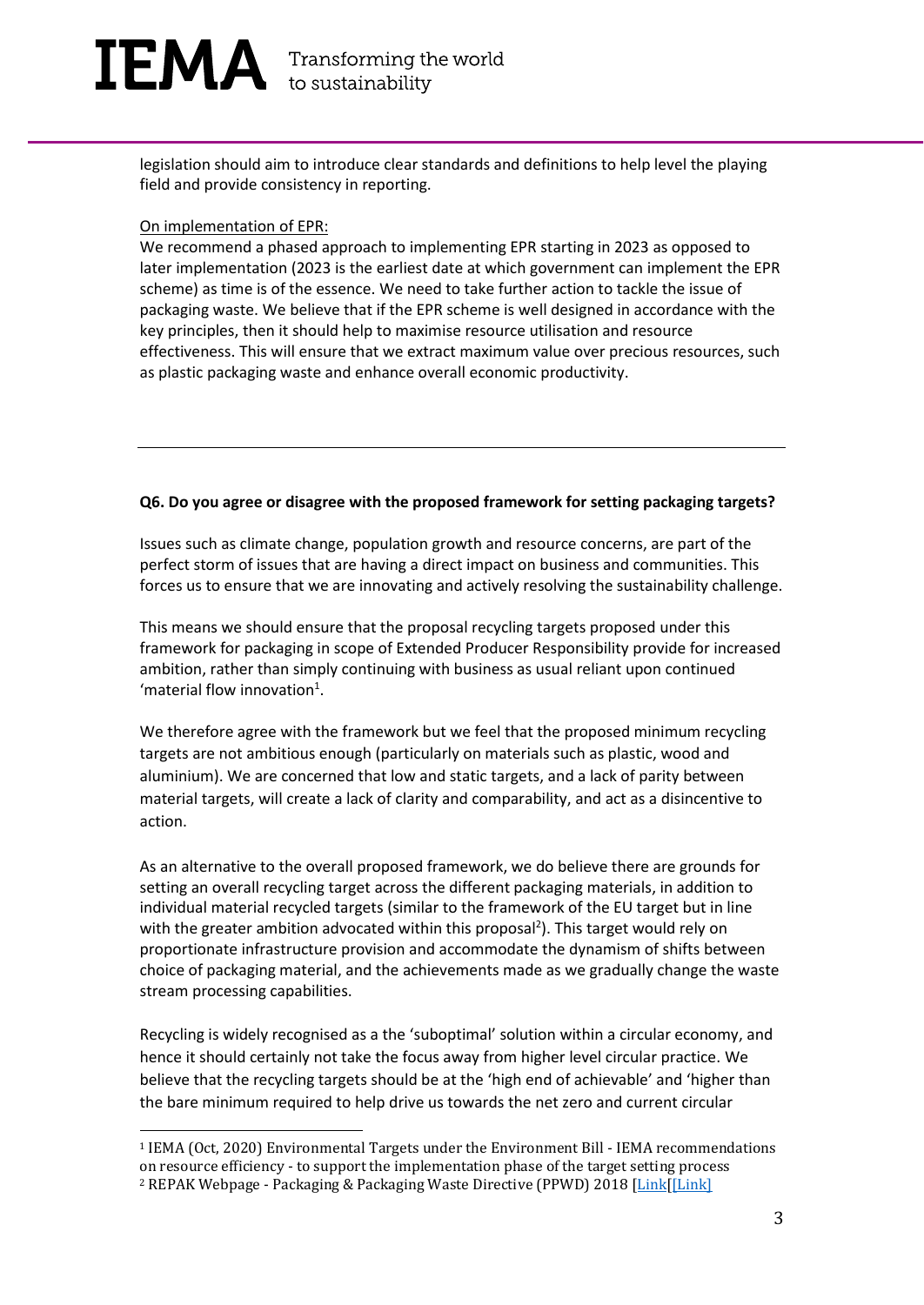# $[EMA]$  Transforming the world

economy targets' set by the UK government and the Devolved Administrations. A good example of where this approach has worked well is with the greenhouse gas emissions reduction target set by the Scottish Government as part of the Climate Change (Scotland) Act 2009, to achieve net zero by 2045. The decision to go for the higher target was as a result of business pressure on the government to maximise its ambition to resolve the climate crisis.

As pointed out in our first consultation response on this topic in 2019, While IEMA supports targets to recycle packaging waste, we recognise that this will require extensive investment in new infrastructure in order to achieve enhanced material recovery. This needs to be carefully planned and aligned to private and public-sector investment cycles. The targets must also be accompanied by an enabling system that facilitates this change including appropriate fiscal, infrastructure and behavioural incentives, and local powers and funding<sup>3</sup> to truly drive change.

Minimum recycling targets alone are not enough. They need to be accompanied by metrics and actions that reduce material consumption and waste generation and also support the sustainable management of packaging materials. This should include measures (and eventually targets) to track conversion of recyclate into new product so that we can monitor and demonstrate the creation of truly "closed loop" systems. The EU metric applied for this is 'End-of-life recycling input rate' or 'Circular material use rate' <sup>4</sup> and could potentially be applied under a UK system.

#### **Q7. Do you agree or disagree that the business packaging waste recycling targets set for 2022 should be rolled over to the calendar year 2023?**

Currently, the 2022 targets that are intended to be rolled on to 2023 do not account for the impact of a Deposit Return Scheme in Scotland from July 2022.

The Extended Producer Responsibility targets from 2024 onwards do, however, account for Deposit Return Scheme material being absent from the system on a UK wide basis. Deposit Return Scheme material will therefore not pick up obligations under Extended Producer Responsibility or current regulations, and also cannot be used to produce recycling evidence under the Packaging Recovery Note (PRN) evidence system.

It is possible that the interim year rollover of the 2022 target to 2023 could therefore cause issues for Deposit Return Scheme material that is currently excluded from the Scottish Deposit Return Scheme.

Furthermore, under the current proposed timeline, obligated parties from the packaging supply chain would start paying household recycling fees in late 2023 (for packaging handled in 2022), at the same time as also paying PRN fees for packaging handled in 2022, which would be a double imposition.

<sup>3</sup> IEMA (April 2019) Consultation on reforming the UK producer packaging responsibility system [\[Link\]](https://www.iema.net/resources/news/2019/05/21/iema-submits-consultation-responses-under-the-resources-and-waste-strategy/)

<sup>&</sup>lt;sup>4</sup> Europa webpage - Circular Material Use Rate Definition [\[Link\]](https://ec.europa.eu/eurostat/web/products-datasets/-/cei_srm030#:~:text=The%20circular%20material%20use%2C%20also,the%20circular%20use%20of%20materials.)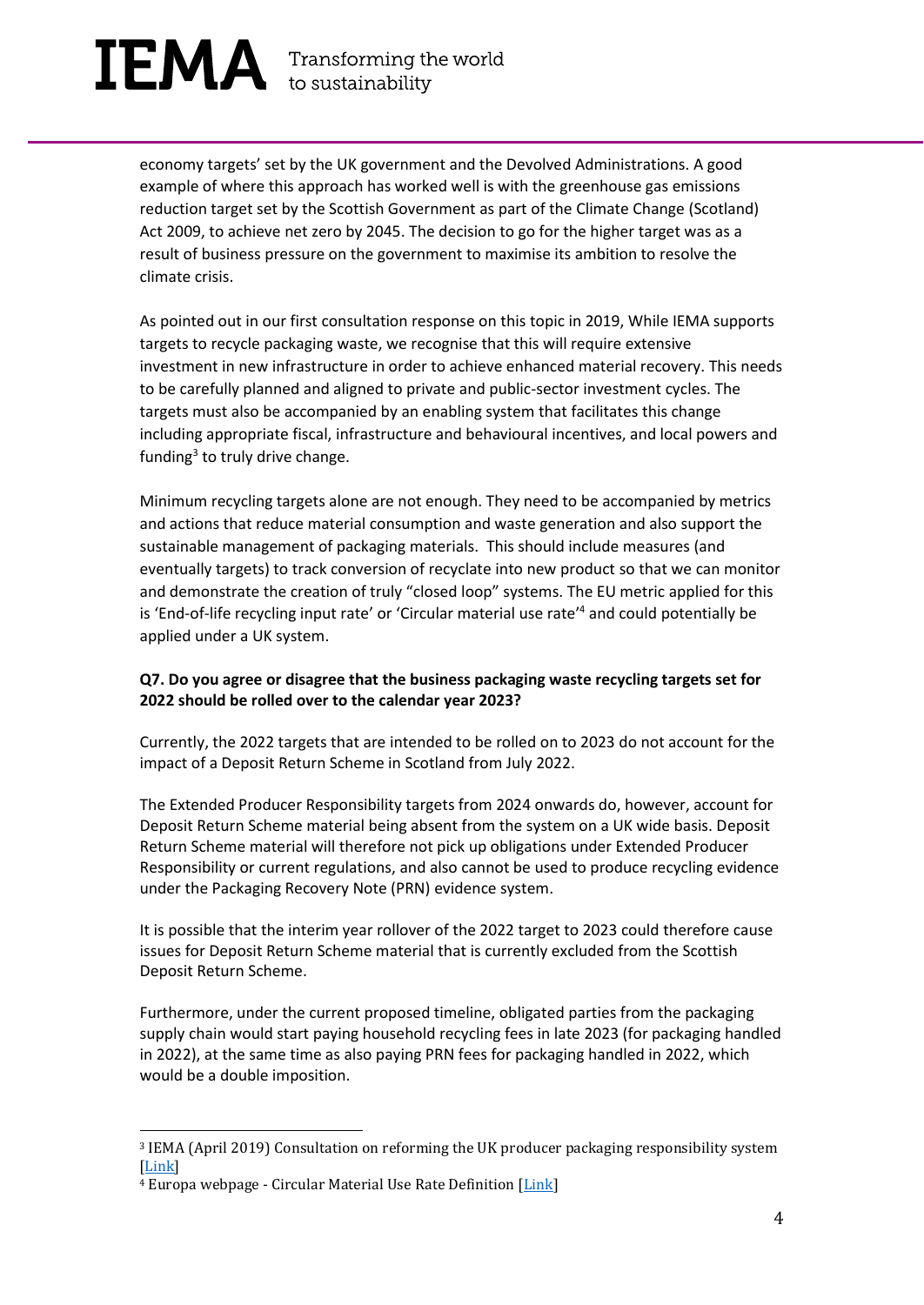We therefore disagree with the rollover of the business packaging waste recycling targets pending further review by Government into the above issues.

#### **Q8. Do you agree or disagree that the recycling target to be met by 2030 for aluminium could be higher than the rate in Table 3?**

Yes, we agree that the recycling target could be higher than 30% as set out in table 3.

Currently, the majority of aluminium recycled is aluminium cans, which are presently part of the proposed Deposit Return Scheme (not included in this target). We understand that the tonnage, once cans have been removed, consists of packaging that currently does not have a high recycling rate (such as aerosols and foils) mainly because these are not collected for recycling by all local authorities and that the government wishes to extend this requirement under the proposals in due course. However, they are technically recyclable, and so could be recovered given the supporting infrastructure and legislative 'push'.

As progress is made to enhance the amount of aluminium recyclable products, this target should be linked to the overall recycling target across the different packaging materials, as put forward in answer to Q6. Overall, this target could be set closer to the 69% estimated recycling rate following introduction of these measures.

#### **Q9. Do you agree or disagree with the proposed minimum target to be met by 2030 for glass set out in table 3?**

We disagree with the proposed minimum target for glass of 81% to be met by 2030.

We understand that, as a result of these EPR proposals, and assuming the introduction of recycling consistency proposals in England and an 'all in' deposit return scheme, the Government analysis indicates that the UK packaging recycling rate by 2030 for each material will exceed that of the equivalent target set in the European Union, with an estimated UK rate of recycling for glass of 96%. Furthermore, aside from drinks containers (which are managed by the DRS) glass packaging is mainly used for food products such as condiments, sauces and preserves. This packaging is readily recyclable supporting a high target being set for non-bottle glass packaging.

In line with our answer to Q6 we therefore believe that the recycling target should be at the 'high end of achievable' and 'higher than the bare minimum required to help drive us towards the net zero and current circular economy targets' set by the UK government and the Devolved Administrations. For this reason, we believe that the minimum target should be much closer to that estimated UK recycling figure (90% or more).

#### **Q10. What should the glass re-melt target for 2030 for non-bottle packaging be set at?**

British Glass, the representative body for glass packaging manufacturers, is currently working on improving its recycling record with kerbside: it is working with sites to ensure they collect around 76% of glass packaging for recycling into new bottles and jars. They are leading the UK Close the Glass Loop project to achieve a 90% collection for recycling rate for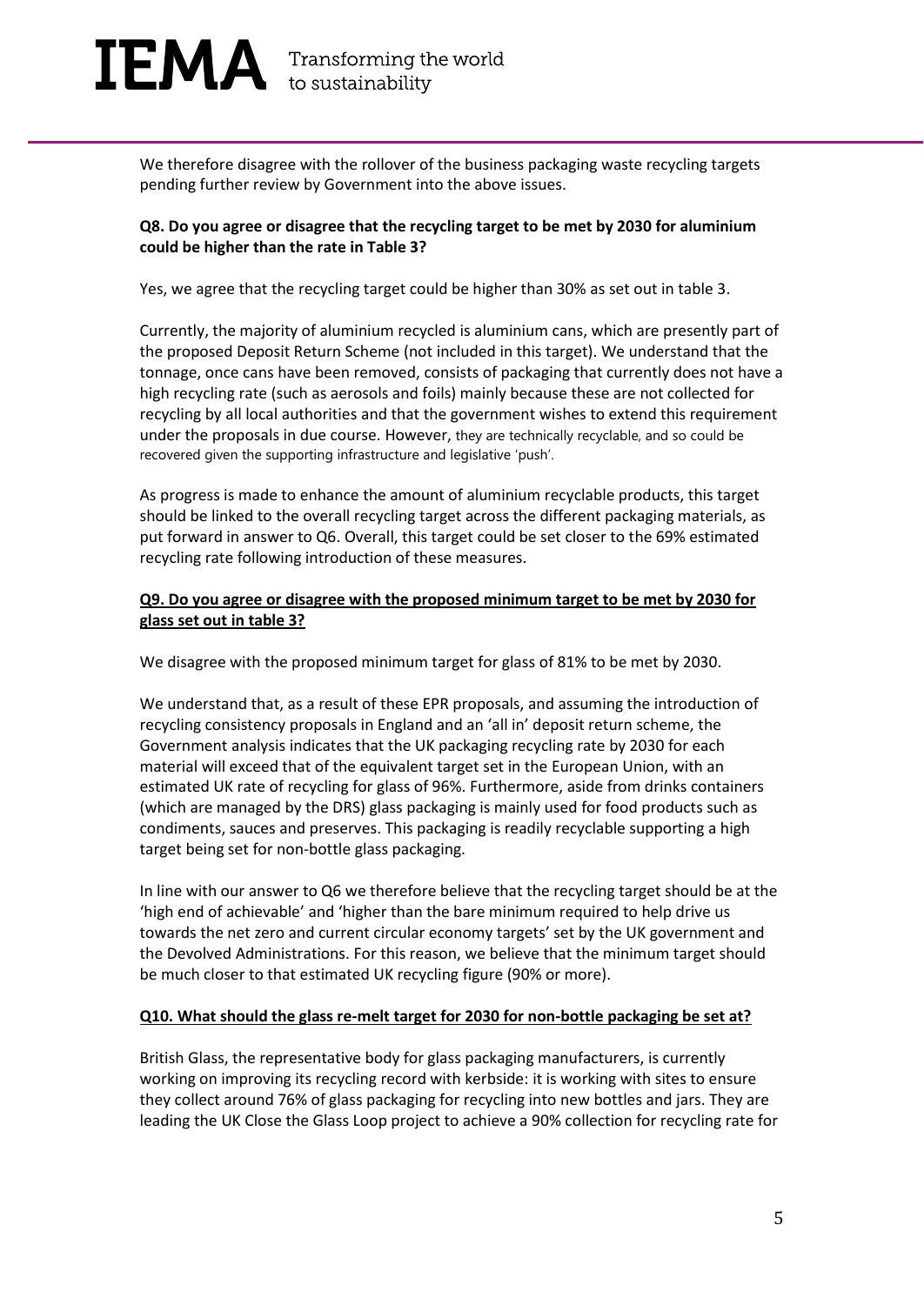### $[EMA]$  Transforming the world

glass by 2030 (+14% in 10 years) with the ambition to see "every glass bottle and jar recycled" 5 .

In parallel, the glass remelt target was increased by government from 67% (applicable over the period 2017 to 2020) to 72% in 2021 and 2022.

Considering the above ambition for recycling this material kerbside and anticipated continued progress in doing so, we believe the minimum target for glass re-melt target should follow the approach set out under Q6 and raise the remelt target by an additional 5% by 2030 to 77% to be at the high end of achievable.

#### **Q11. Do you agree or disagree with the proposed minimum target to be met by 2030 for plastic set out in table 3?**

We disagree with the proposed minimum target to be met by 2030 which currently is set at 56%. We believe that the target needs to be more ambitious and more targeted according to the plastic type (closer to the 62% estimated recycling rate following introduction of these measures). A breakdown should be integrated, by different industry sectors (e.g. food, retail, other) and as related to the plastic polymer type.

In parallel to this, we believe the entry into force of the Plastic Packaging Tax in April 2022 will have an impact on the recycling target level for plastic as the impact of the tax is still uncertain. In particular, the role of packaging-like products under the remains unclear; packaging sold as a product (e.g. cling film) is likely to be considered liable packaging. There is, however, still uncertainty as to exactly where packaging versus packaging product divide will sit, and whether the scope of the tax should be expanded to include plastic products as well as packaging. Because of this the impact of the tax is still relatively unknown and targets may need to be reviewed and revised following its introduction<sup>6</sup>.

#### **Q12. Do you think a higher recycling target should be set for wood in 2030 than the minimum rate shown in Table 3?**

We disagree with the proposed minimum target for wood of 39% to be met by 2030. We believe this target is static and lacks ambition. Too much wood is still sent to biomass burners under the Renewable Heat Incentive. We believe that at a minimum the business recycling target should be set to surpass the original intended level of 48% for 2020 (which was reduced by government in subsequent years following representations by producers) and be set at a minimum of 50% by 2030 in accordance with our approach set out in answer to Q6.

#### **Q13. If higher recycling targets are to be set for 2030, should a sub-target be set that encourages long term end markets for recycled wood?**

Yes, we support the establishment of a sub-target that encourages long-term end markets for recycled wood.

<sup>5</sup> British Glass (2020) British Glass welcomes new Government glass recycling targets – press release – Nov 13 2020 [\[Link\]](https://www.britglass.org.uk/news-comment/british-glass-welcomes-new-government-glass-recycling-targets)

 $6$  M.Hyde – Comply Direct (2021) What do we know about the plastic packaging tax? [\[Link\]](https://www.letsrecycle.com/news/latest-news/what-do-we-know-about-the-plastic-packaging-tax/#:~:text=With%20significant%20financial%20and%20administrative,for%20its%20implementation%20next%20year.&text=We%20know%20the%20tax%20will%20come%20into%20force%20in%20April%202022.)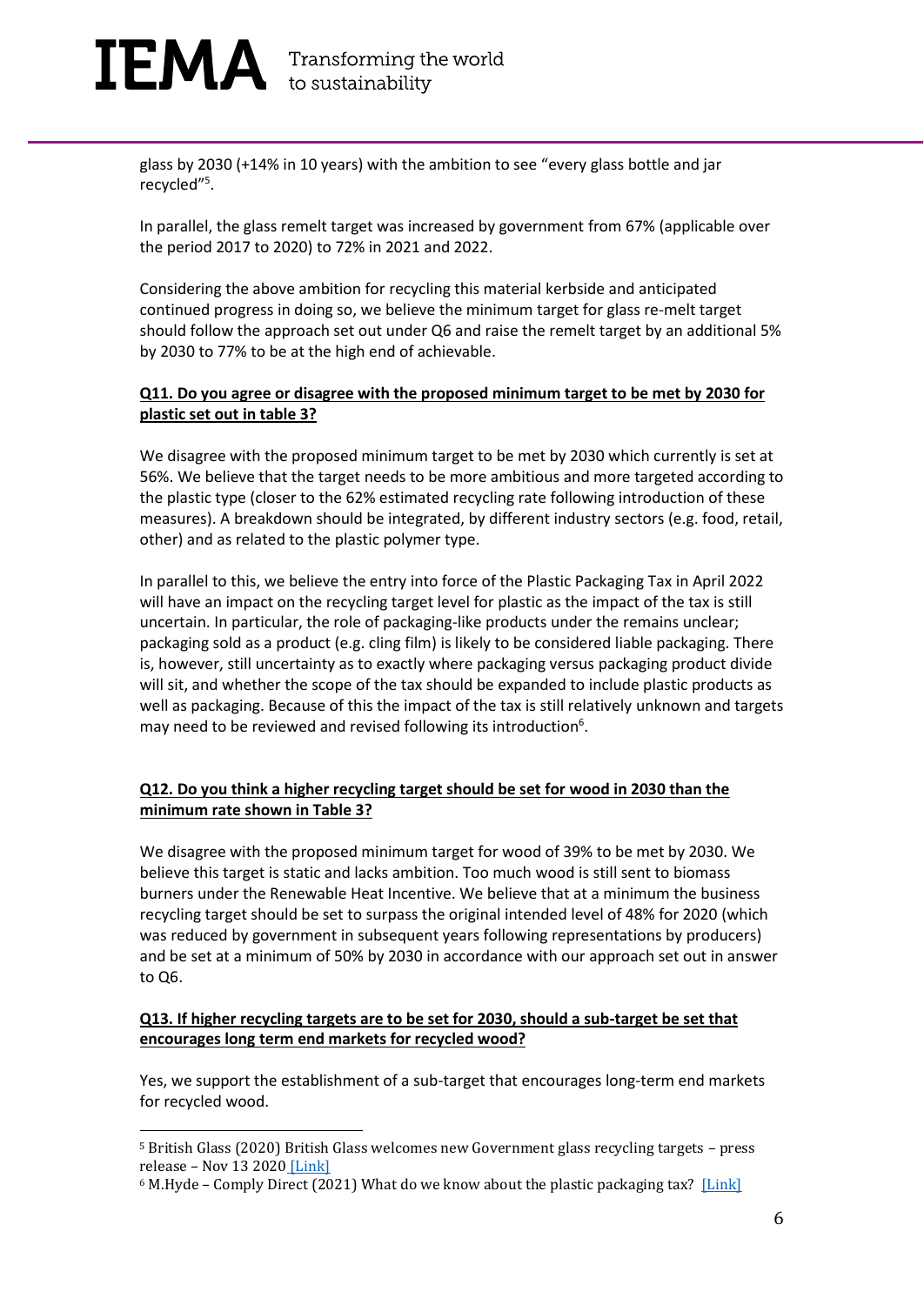#### **Q14. Do you agree or disagree with the proposed minimum target to be met by 2030 for steel set out in table 3?**

We disagree with the proposed minimum target for steel of 92% to be met by 2030.

We understand that most steel packaging will be in scope of Extended Producer Responsibility (e.g. canned food) as a result of these EPR proposals and that the infrastructure is already in place to capture this material for recycling. Although we acknowledge that the need to extend data tracking on steel packaging recycling will be essential to achieve these higher targets, we still believe that the government should look to align its targets at the 'high end of achievable' and 'higher than the bare minimum required'.

With the above in mind, the target should look to match the 93% recycling rate that is expected by 2030 pursuant to EPR.

#### **Q15. Do you agree or disagree with the proposed minimum target to be met by 2030 for paper/card set out in table 3?**

We disagree with the proposed minimum target for paper/card of 85% to be met by 2030.

We understand that **all** paper/card will be in scope of Extended Producer Responsibility (i.e. none under the deposit return scheme); that collections of paper/card packaging for recycling are widespread; and the current recycling rate is high at around 70% with the recycling rate for non-consumer packaging estimated at around 85%. Although we understand the need to conduct ongoing of review the mixed grade protocols to monitor changes in the mix of packaging and non-packaging paper going forward, we believe that the government should look to align its targets at the 'high end of achievable' and 'higher than the bare minimum required'.

With that in mind the target should look to match the 86% recycling rate that is expected by 2030 pursuant to EPR.

#### **Q16. Do you agree or disagree with the proposal to set recycling targets for fibre-based composites?**

We agree with the proposal to set recycling targets for fibre-based composites. The establishment of these targets must be data led and we believe there should be sufficient recycling facilities to accommodate such a target.

#### **Q17. Do you agree or disagree that there may be a need for closed loop recycling targets for plastics, in addition to the plastics packaging tax?**

As stated in our response to the 2019 EPR consultation and in alignment with the joint response filed with the Environment Policy Forum at that time, we believe there is a need to further scope out the alignment of the different schemes (e.g. DRS, Plastic Packaging Tax) to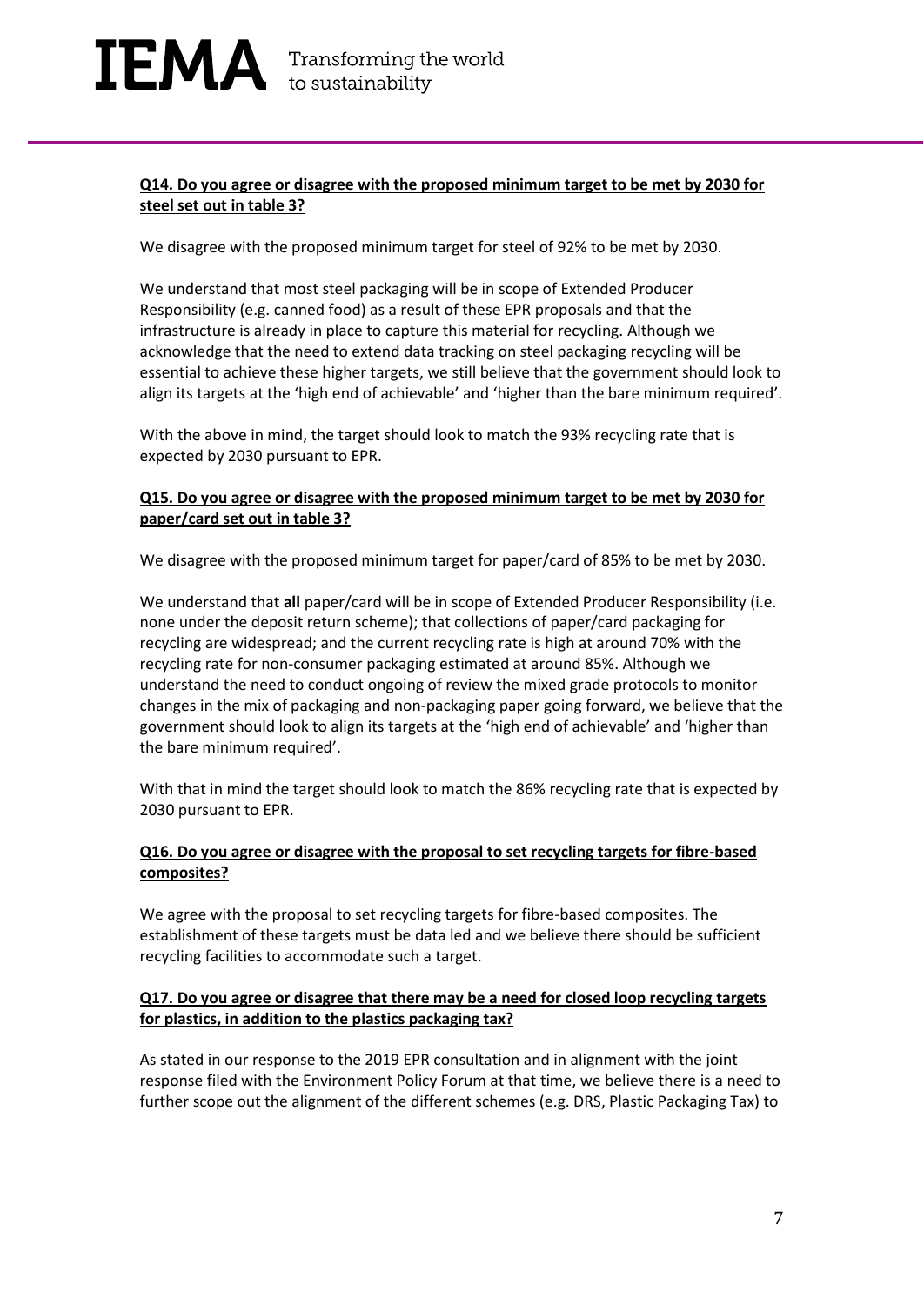avoid unintended consequences that could pose a barrier to meeting the strategic ambitions of the Resources and Waste Strategy<sup>7</sup>.

A closed loop recycling target under EPR could overlap with the planned plastic packaging tax which would further burden businesses through enhanced material audit trails and reporting requirements.

Subject to both the targets for re-use/refilling and recycling being put in place, we therefore disagree that there will also be a need for closed loop recycling targets for plastics.

#### **Q18. Please indicate other packaging material that may benefit from closed loop targets**

We do not believe close loop targets are necessary, provided the other measures are implemented in accordance with our answer to Q17.

#### **Q19. Do you agree or disagree that Brand Owners are best placed to respond effectively and quickly to incentives that are provided through the scheme?**

We agree that brand owners must share responsibility with packaging manufacturers to respond effectively.

**Q20. Are there any situations where the proposed approach to imports would result in packaging being imported into the UK which does not pick up an obligation (except if the importer or first-owner is below the de-minimis, or if the packaging is subsequently exported)?**

We do not currently know of any such situations.

#### **Q21. Of Options 2 and 3, which do you think would be most effective at both capturing more packaging in the system and ensuring the smallest businesses are protected from excessive burden?**

We believe that option 3 appears to be less burdensome, and that the manufacturers and importers have more control over packaging design than wholesalers.

#### **Q22. If either Option 2 or 3 is implemented, do you consider there to be a strong case to also reduce the de-minimis threshold as set out in Option 1?**

No, we do not believe there is a strong case to reduce the de-minimis threshold as set out in option 1, as there is no requirement for double counting.

We also believe that reducing the threshold could present a significant risk to small businesses in terms of the increased administrative burden this would impose on them. It might also make it less favourable for larger brands to trade with SMEs, due to the obligation being absorbed by those selling to businesses below the threshold and an overall lack of data availability.

<sup>7</sup> IEMA (2019) IEMA Submits Consultation Responses under the Resources and Waste Strategy [\[Link\]](https://www.iema.net/resources/news/2019/05/21/iema-submits-consultation-responses-under-the-resources-and-waste-strategy/)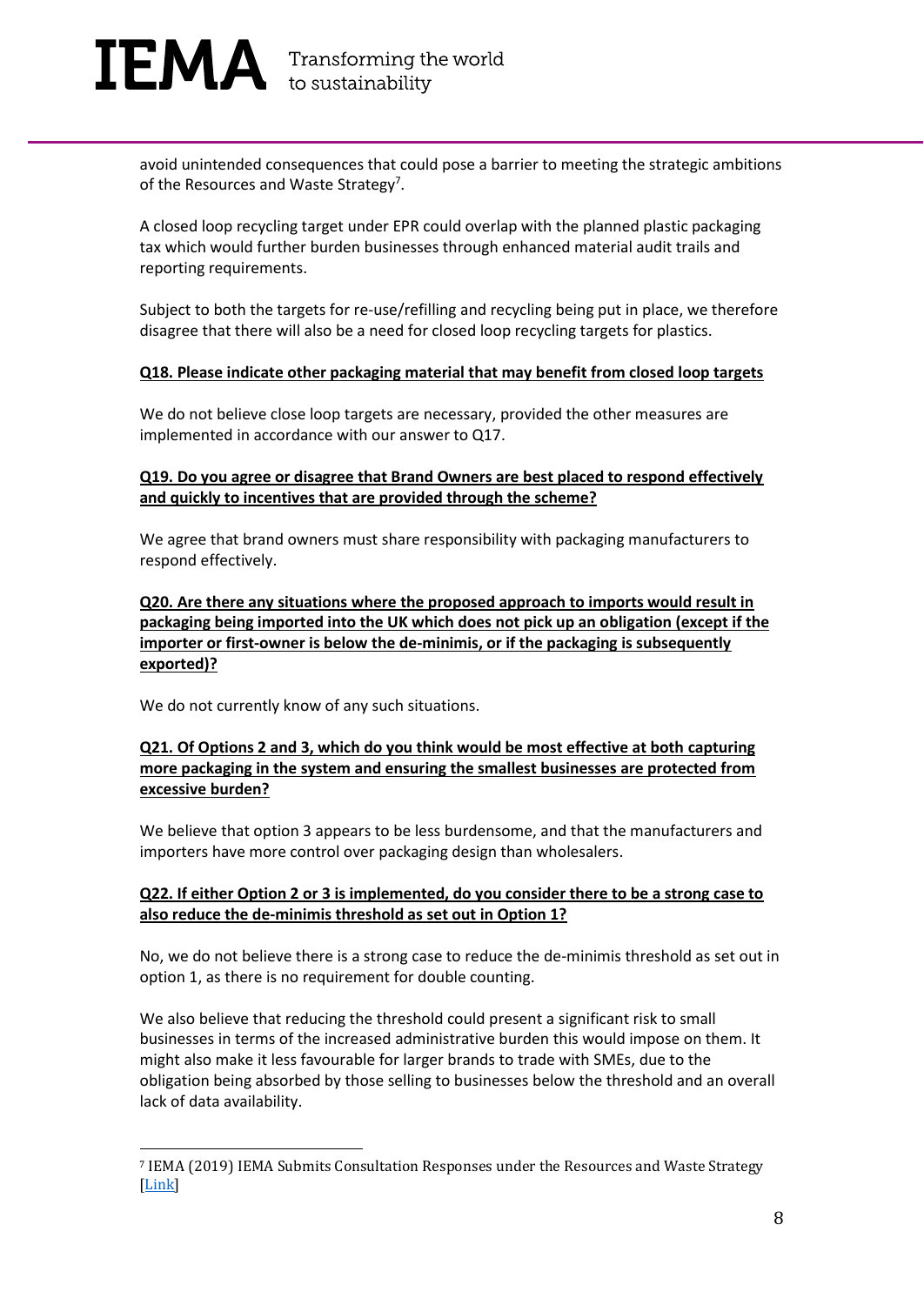#### **Q23. Do you think that Online Marketplaces should be obligated for unfilled packaging in addition to filled packaging?**

We agree that Online Marketplaces should pick up obligations for unfilled packaging in addition to filled packaging. We believe they should pick up this obligation to achieve parity with physical distributor retailing.

Implementing such retailer obligations appears to be minor considering the role they often play in decision making on packaging.

We believe that this approach will help to drive the online market to minimise packaging which links to modulated fees and the ambition of the packaging targets.

#### **Q24. Do you foresee any issues with Online Marketplaces not being obligated for packaging sold through their platforms by UK-based businesses?**

We believe Online Marketplaces should pick up this obligation to achieve parity with physical distributor retailing. If the obligation was not imposed then Online Marketplaces would retain an unfair competitive advantage over UK-based business.

#### **Q25. This proposal will require Online Marketplaces to assess what packaging data they can collate and then, where there are gaps to work together to create a methodology for how they will fill those gaps. Do you think there are any barriers to Online Marketplaces developing a methodology by the start of the 2022 reporting year (January 2022)?**

The timeframe identified is quite short and may present some difficulty for Online Marketplaces to achieve these goals in time. As stressed in our response to the 2019 consultation on extended producer responsibility (the 2019 EPR consultation)<sup>8</sup>, in defining key milestones, we would strongly encourage active engagement with industry stakeholders at the earliest possibility.

#### **Q26. Is there any packaging that would not be reported by the obligation as proposed? (except for packaging that is manufactured and sold by businesses who sit below the deminimis)**

No, in accordance with our answer to Q6 we believe that the recycling targets should be at the 'high end of achievable' to help drive us towards the net zero and current circular economy targets' set by the UK government and the Devolved Administrations. For this reason we believe that all packaging should be caught by this obligation.

#### **Modulated Fees & Labelling**

#### **Q30. Do you think that the proposed strategic frameworks will result in a fair and effective system to modulate producer fees being established?**

<sup>8</sup> IEMA (April 2019) Consultation on reforming the UK producer packaging responsibility system [\[Link\]](https://www.iema.net/resources/news/2019/05/21/iema-submits-consultation-responses-under-the-resources-and-waste-strategy/)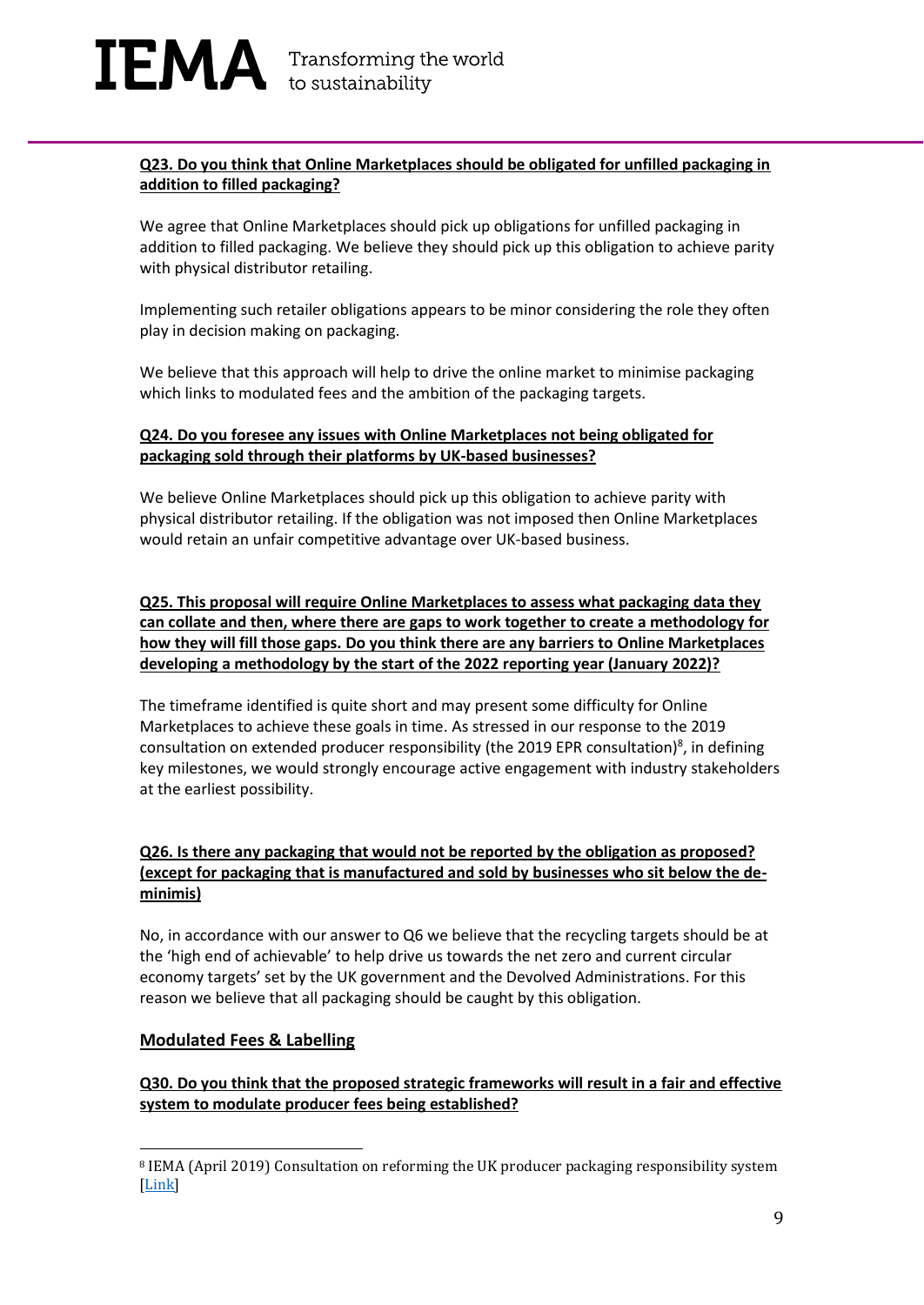No, we believe that the modulation of fees presents a barrier to innovation.

In accordance with our response to the 2019 EPR Consultation<sup>9</sup> we believe that the payment of deposits with the prospect of losing some or all of the deposit would be more effective in changing producers' choices towards the use of easy to recycle packaging.

This hybrid approach which compels producers of non-recyclable packaging to pay a fee and producers of recyclable packaging to pay a deposit (for which the deposit per tonne would vary by material and the deposit only be returned following submission of evidence that each tonne has been recycled) uses price signals to incentivise producers not only to avoid the use of packaging and/or use recyclable material, but also to engage in the development of new whole systems solutions. Continuous review of data however would be required to ensure that deposits are set at a high enough level to incentivise change.

#### **Q31. Do you agree or disagree that the Scheme Administrator should decide what measures should be taken to adjust fees if a producer has been unable to self-assess, or provides inaccurate information? This is in addition to any enforcement action that might be undertaken by the regulators.**

We agree that the Scheme Administrator should decide what measures should be taken to adjust fees if a producer has been unable to self-assess, or provides inaccurate information, in addition to any enforcement action that might be undertaken by the regulators.

We believe that there needs to be accountability in the system and that one actor must have the final say if inadequate information is provided.

As per our 2019 EPR consultation response:

"*We believe that there should be an approved list of recyclable packaging materials and that a single not-for-profit producer scheme that is responsible for meeting the legally binding packaging waste recycling targets should be the scheme administrator*" 10 .

#### **Packaging labelling:**

#### *Option 1: Use of approved labels*

*Government would specify in regulations the criteria that labels must meet; such as the format, size and appearance. Producers would be required to label their packaging using a label which meets these requirements. Labels would be required to be approved by Government (or the Regulator) prior to use. This would provide a means of ensuring consistency of message to consumers but provide producers with some flexibility in how they label. Producers could either choose to establish their own label or they could choose to subscribe to a labelling scheme and use the labels and services provided by that scheme.*

<sup>9</sup> IEMA (April 2019) Consultation on reforming the UK producer packaging responsibility system [\[Link\]](https://www.iema.net/resources/news/2019/05/21/iema-submits-consultation-responses-under-the-resources-and-waste-strategy/)

<sup>10</sup> IEMA (April 2019) Consultation on reforming the UK producer packaging responsibility system [\[Link\]](https://www.iema.net/resources/news/2019/05/21/iema-submits-consultation-responses-under-the-resources-and-waste-strategy/)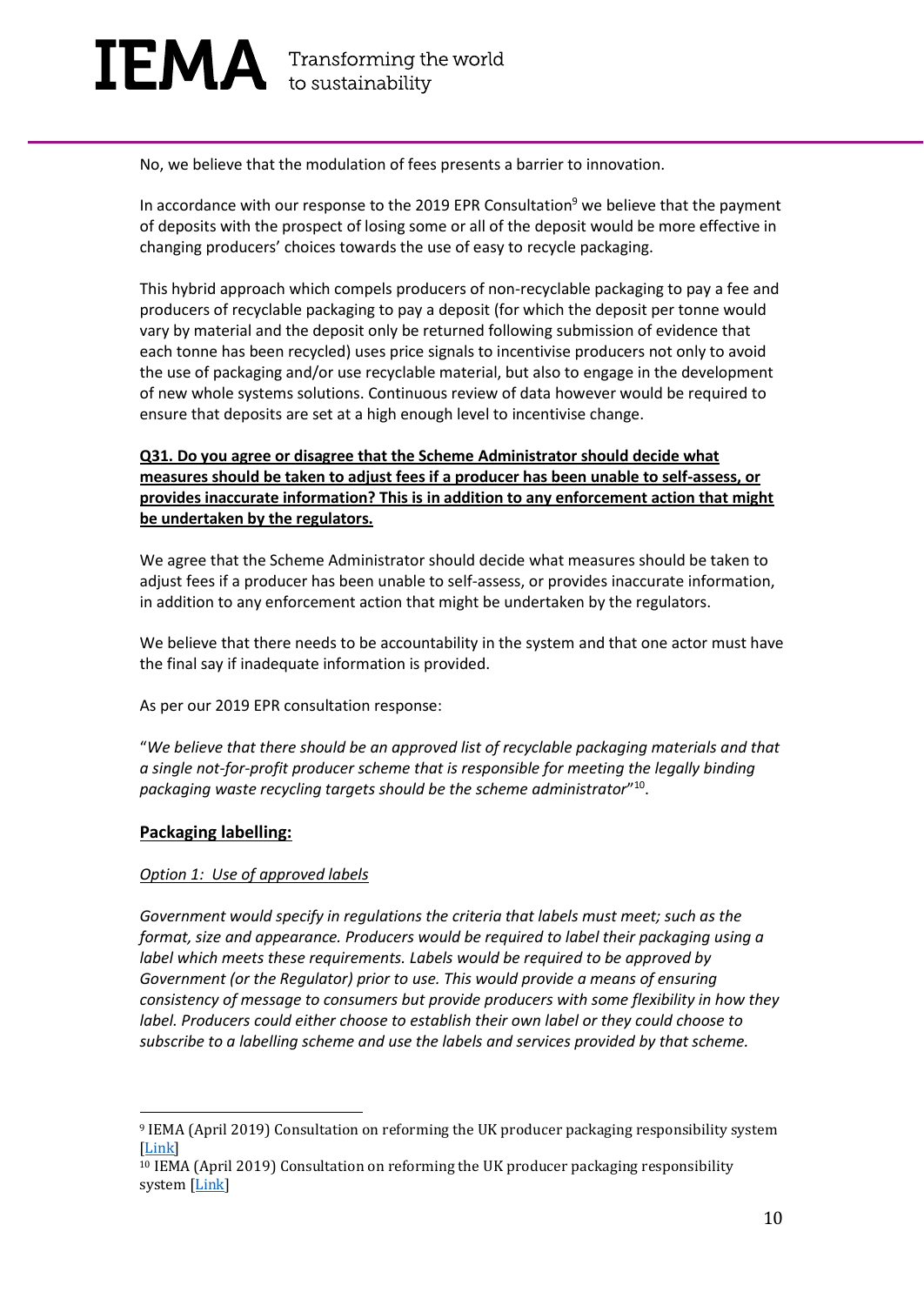# $\mathbf{IEMA}$  Transforming the world

*As a variation of this approach, the requirements of the 'do not recycle' label could be set in the Extended Producer Responsibility regulations thereby providing no flexibility to producers in how they label packaging that is not recyclable*

#### *Option 2: A single labelling scheme*

*Under this approach producers would be required to adhere to a single labelling scheme and to use the same labels. This would provide consistency in the approach to labelling. Government would appoint a single labelling scheme and considers this could be achieved by including this as part of the Extended Producer Responsibility Scheme Administrator's functions. The Scheme Administrator could choose to run the labelling scheme itself; or it could appoint an organisation to deliver this function or include an organisation to run this function as part of its team from the outset. This would provide an opportunity for established voluntary schemes to be considered to deliver this function.*

*All obligated producers would be required to register with the labelling scheme; the operator of the scheme (Scheme Administrator or other) would establish the process of registration; develop the labels; provide the artwork and necessary support to producers on how to use the labels; and undertake auditing to ensure correct use of the labels.*

#### **Q32. Do you agree or disagree with our preferred approach (Option 1) to implementing mandatory labelling? If you disagree, please provide the reason for your response.**

We agree with option 1.

#### **Q33. Do you agree or disagree with the proposal that all producers could be required to use the same 'do not recycle' label?**

Yes, we agree that all producers could be required to use the same 'do not recycle' label.

#### **Q34. Do you think that the timescales proposed provide sufficient time to implement the new labelling requirements?**

Yes, we agree that the timescales proposed provide sufficient time to implement the new labelling requirements, provided the household recycling scheme updates can take place at the same time or earlier.

#### **Q35. Do you agree or disagree that the labelling requirement should be placed on businesses who sell unfilled packaging directly to small businesses?**

Yes, we agree that the labelling requirement should be placed on businesses who sell unfilled packaging directly to small businesses.

#### **Q36. Do you think it would be useful to have enhancements on labels, such as including 'in the UK' and making them digitally enabled?**

Yes, we believe it would be useful to have enhancements on labels, such as including 'in the UK' and making them digitally enabled. In terms of digital enhancements, a QR code or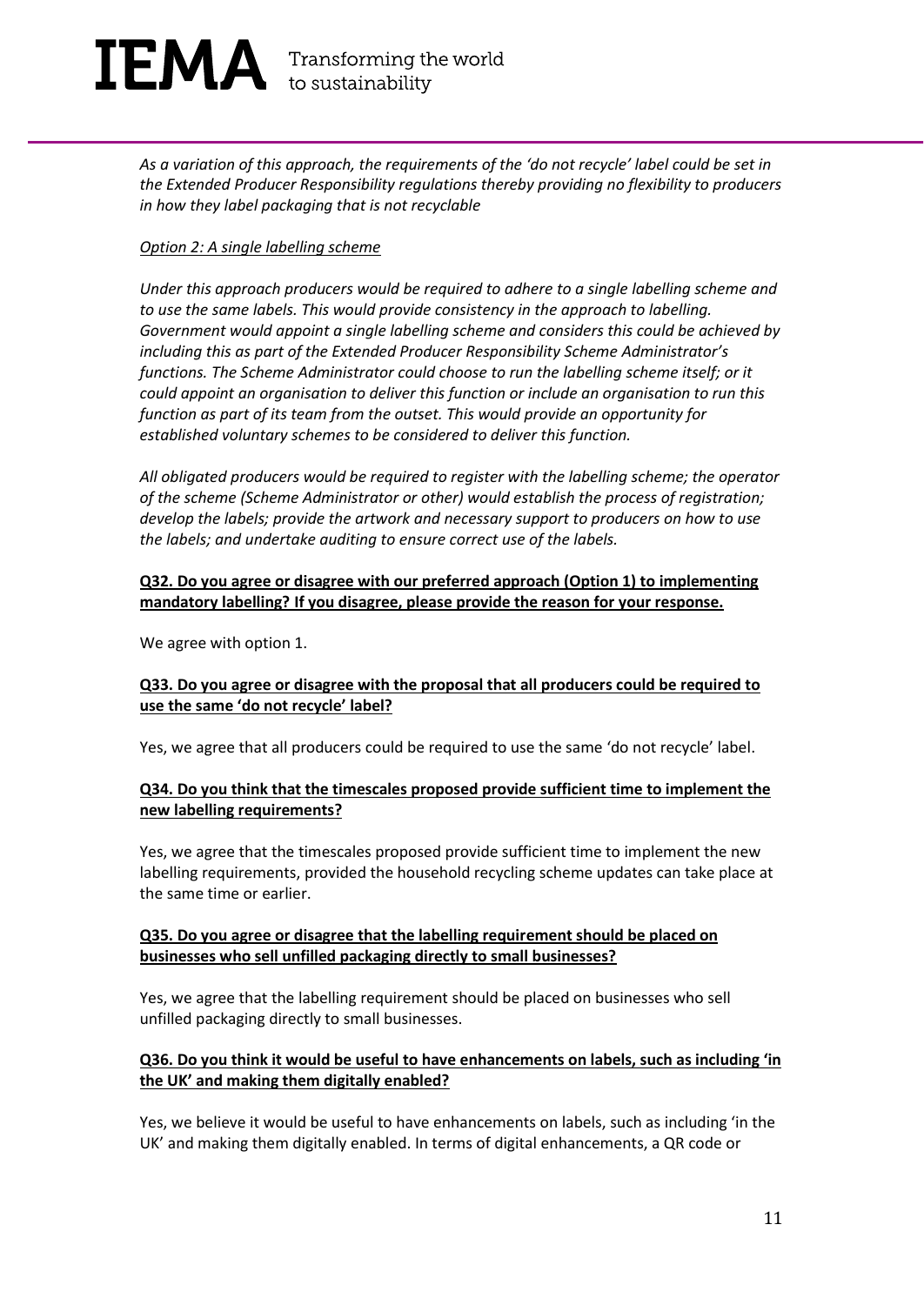

similar option would be useful (e.g. one that allows individuals to search for recycling options for that material in their area)

#### **Collection and recycling of plastic film and flexible packaging**

#### **Q37. Do you agree or disagree that local authorities across the UK who do not currently collect plastic films in their collection services should adopt the collection of this material no later than the end of financial year 2026/27?**

We agree that local authorities should adopt the collection of plastic film no later than 2026, in line with the date by which government believes it will have successfully transitioned the UK recycling infrastructure to meet the current collection, sorting and commercial recycling challenges (e.g. low weight / high levels of contamination etc). If they can't be recycled the potential for incineration will increase.

The resources, infrastructure and 'at source' measures would need a clear logistical route map to ensure effective synergies (and outcomes) between each.

#### **Q38. Do you agree or disagree that collections of plastic films and flexibles from business premises across the UK could be achieved by end of financial year 2024/5?**

Yes, we agree. In accordance with our answer to question 37, if the collection services are in place then it will be possible to segregate.

#### **Q39. Do you think there should be an exemption from the 'do not recycle' label for biodegradable/compostable packaging that is filled and consumed (and collected and taken to composting/anaerobic digestion facilities that accept it), in closed situations where reuse or recycling options are unavailable?**

Yes - we agree that there should be an exemption from the 'do not recycle' label for biodegradable/compostable packaging that is filled and consumed in closed loop situations where reuse or recycling options are unavailable.

#### **Q40. Do you consider that any unintended consequences may arise as a result of the proposed approach to modulated fees for compostable and biodegradable plastic packaging?**

Yes, an unintended consequence that could arise as a result of the proposed approach to modulated fees for compostable and biodegradable plastic packaging could be that it will prevent the usage and expansion of treatment facilities for these packaging types.

#### **Payments for managing packaging waste**

#### **Q41. Do you agree or disagree with the proposed definition and scope of necessary costs?**

Yes we agree.

#### **Q42. Do you agree or disagree that payments should be based on good practice, efficient and effective system costs and relevant peer benchmarks?**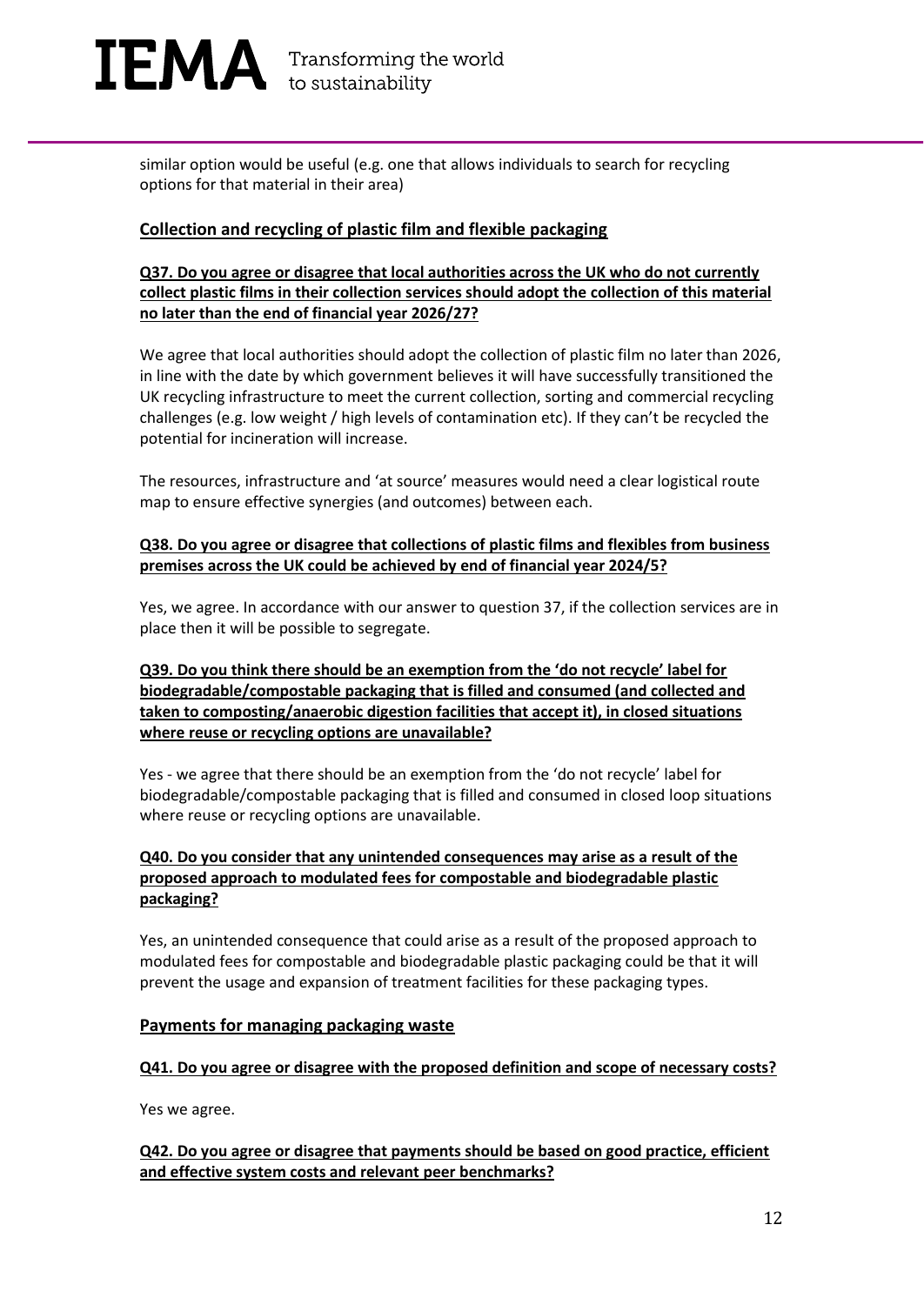Yes we agree.

**Q43. Do you agree or disagree that the per tonne payment to local authorities for packaging materials collected and sorted for recycling should be net of an average price per tonne for each material collected?**

Yes we agree.

**Q44. Do you agree or disagree that the Scheme Administrator should have the ability to apply incentive adjustments to local authority payments to drive performance and quality in the system?**

Yes we agree.

**Q45. Do you agree or disagree that local authorities should be given reasonable time and support to move to efficient and effective systems and improve their performance before incentive adjustments to payments are applied?**

Yes we agree.

**Q46. Should individual local authorities be guaranteed a minimum proportion of their waste management cost regardless of performance?**

Yes we agree.

#### **Q47. Do you agree or disagree that there should be incentive adjustments or rewards to encourage local authorities to exceed their modelled recycling benchmarks?**

We agree.

Local government plays an integral role in the delivery of waste and recycling services acrros the UK. They are therefore a key stakeholder that will assist us in achieving these material recycling targets. We feel that local authorities should therefore be rewarded for both making significant beneficial changes to packaging waste systems and/or where they demonstrate that measures have achieved very low levels of waste.

**Q48. Do you agree or disagree that unallocated payments should be used to help local authorities meet their recycling performance benchmarks, and contribute to Extended Producer Responsibility outcomes through wider investment and innovation, where it provides value for money?**

Yes we agree and refer to our position in answer to question 47.

#### **Q49. Do you agree or disagree that residual payments should be calculated using modelled costs of efficient and effective systems based on the average composition of packaging waste within the residual stream?**

Yes we agree.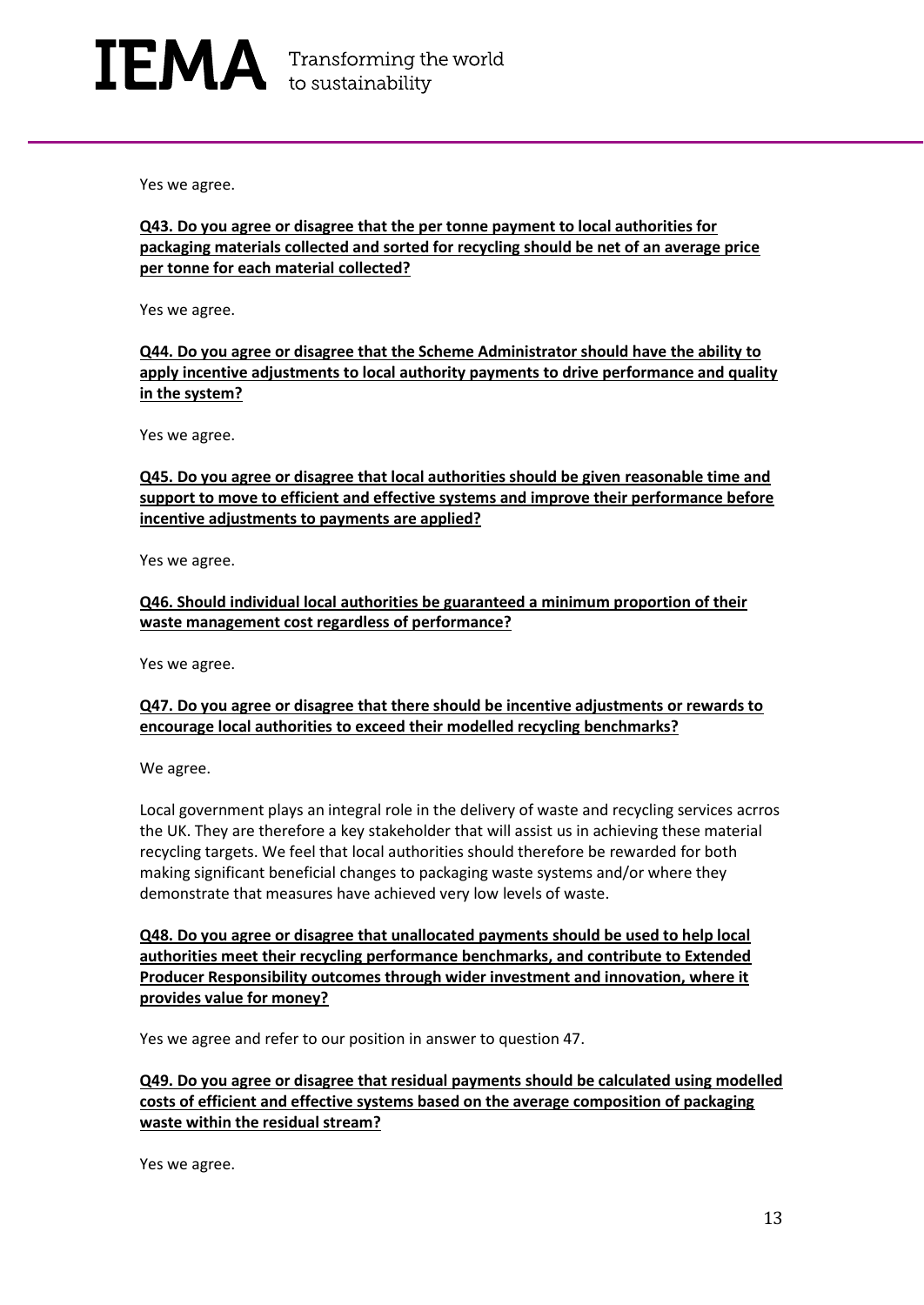### IEMA Transforming the world

**Q50. Do you agree or disagree that a disposal authority within a two-tier authority area (England only) should receive the disposal element of the residual waste payment directly?**

Yes we agree.

#### **Q51. Do you agree or disagree that there remains a strong rationale for making producers responsible for the costs of managing packaging waste produced by businesses?**

Yes we agree.

**Q52. Do you agree or disagree that all commercial and industrial packaging should be in scope of the producer payment requirements except where a producer has the necessary evidence that they have paid for its management directly?**

Yes we agree.

#### **Payment mechanisms for Packaging Waste collected from Businesses and other relevant organisations**

*"Paragraph 8.84 In developing the payment mechanism for packaging waste generated by businesses and other relevant organisations, we are seeking to embed the polluter pays principle to ensure producers meet full net cost obligations, but the payment mechanism will also need to:*

*• Improve the effectiveness of packaging waste collection services, incentivising increased recycling and quality.*

*• Increase the efficiency of packaging waste collection services, seeking to minimise producer costs where possible, but not to such an extent that undermines the achievement of targets*

*• Be fair and transparent, ensuring costs are borne by those who place the packaging on the market, and all businesses, regardless of their size or location have the potential to have their packaging taken away for free, via a reasonable and proportionate service, provided they use it in the manner it was intended.*

*• Be deliverable and enforceable on the ground, tracking the tonnages, composition and quality of materials collected from business in a manner which is enforceable by regulators."*

#### **Q53. Which approach do you believe is most suited to deliver the outcomes being sought in paragraph 8.84?**

We believe that **option 2** (**A compliance scheme led, producer funded, business packaging waste management cost rebate system**) is the most suited to deliver the outcomes being sought in paragraph 8.84.

#### **Option 1 (A Scheme Administrator led, producer funded, business packaging waste**

**management cost rebate system**) offers the simplest way to regulate, as it focuses on a single administrator. This would likely to be favoured by Government and local authorities. However, this would need to be a significant institution due to a need to cover several thousand processing facilities. This raises a capacity risk (in terms of income and expenditure) that the single administrator would not be able to fulfil its own mandate and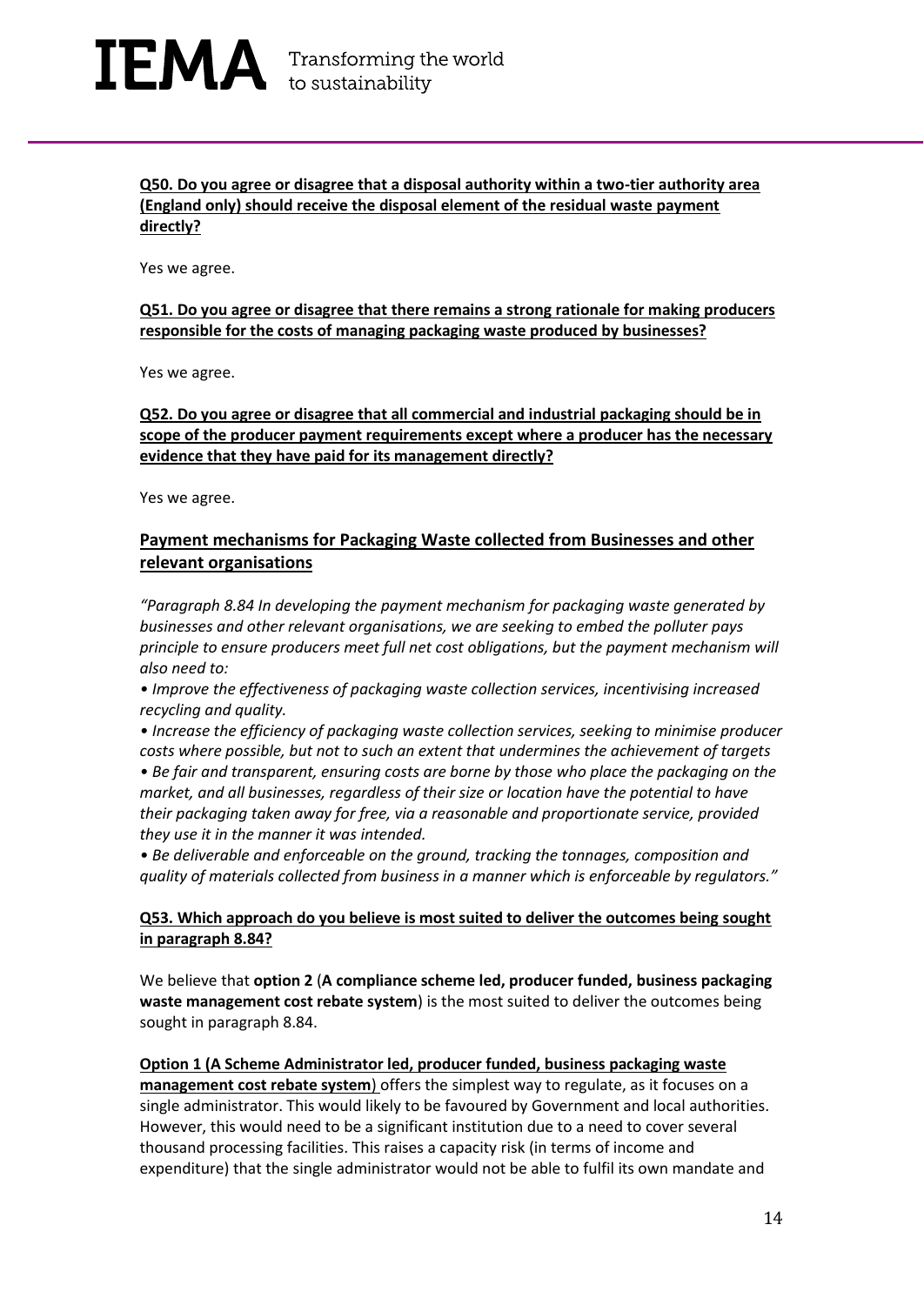# $\mathbf{IEMA}$  Transforming the world

would be better supported under option 2. The administrator in this option would also run the risk stifling innovation by removing competition. The administrator could have control over the prices for system management with potential unintended consequences in the market which would need to be managed carefully.

Option 3(A compliance scheme led, producer funded, 'free bin' approach) is a novel and completely different approach to the other two suggested schemes. It would be comparable to the Waste Electrical and Electronic Equipment recycling (WEEE) management system $^{11}$ . However, it has potential for abuse and could offer issues in terms of quality of deposits. IEMA members, when consulted on this question, came to a consensus that a "free bin" approach on its own would present a difficult situation for Local Authorities collecting from businesses. They identified that the contamination risk is large for business waste at present. Furthermore, sorting and identifying between packaging and non-packaging or allocating the contamination cost to the right organisation could be challenging. There remained unanswered questions as to who would be responsible for contamination within a load were it to only identified at a sorting centre. The problem of contamination is already an issue in the UK and it would therefore seem that a free-bin approach could possibly exacerbate the situation.

We believe that Option 2 would possibly incur extra cost, but would bring about commercial gains from competition. This option could be seen as a facilitator on both sides of the equation both for the administrator and the organisation underneath. This solution might enable a value-added service whereby the scheme administrator provides advice to clients as well as fulfilling compliance obligations.

#### **Q54. Do you disagree strongly with any of the approaches above?**

No, we believe that each option has merit. However, option 1 appears to be the least likely to answer the needs of obligated businesses.

#### **Q55. Do you think there will be any issues with not having either Packaging Recovery Notes/Packaging Export Recovery Notes or the business payment mechanism (and as a result recycling targets) in place for a short period of time? (Workshop questions)**

The absence of Packaging Recovery Notes or the business payment mechanism could be a source of concern even for a short period of time. Timelines must dovetail to avoid the risk of losing funding within the sector. Conversely, there is a risk of double payment, if the systems are brought in at the same time. Because of this, both scenarios carry some risk as it could remove commercial drivers, crash the materials market and put many reprocessors out of business.

#### **Reprocessors and Exporters**

**Waste exports:**

<sup>11</sup> https://www.hse.gov.uk/waste/waste-electrical.htm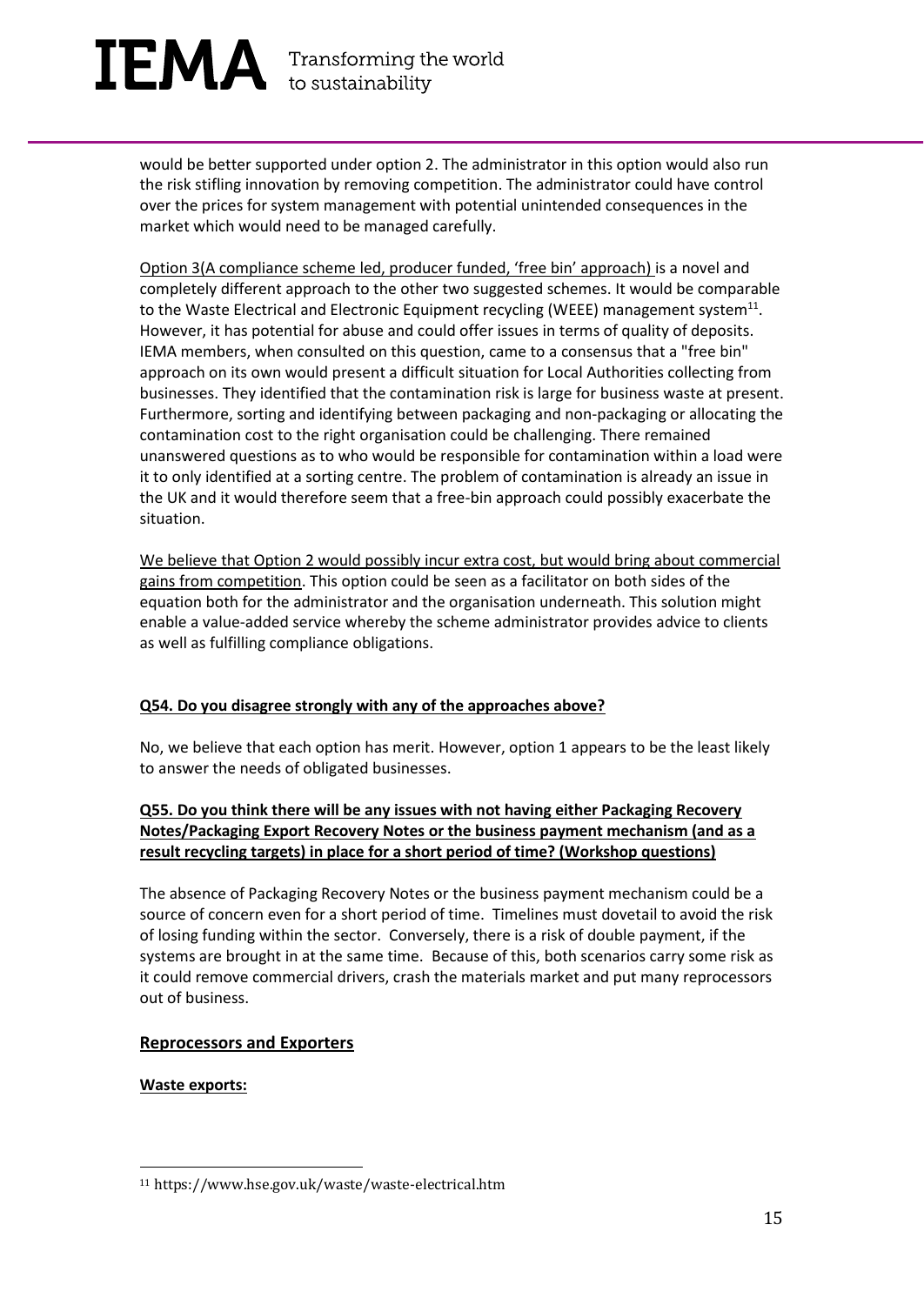#### **Q84. Do you agree or disagree with the proposal that all reprocessors and exporters handling packaging waste will be required to register with a regulator?**

Yes, we agree.

**Q85: Do you agree or disagree that all reprocessors and exporters should report on quality and quantity, of packaging waste received?**

Yes, we agree.

#### **Q86: What challenges would there be in reporting on the quality of packaging waste received at the point of reprocessing and/or export? Please provide specific detail on any processes, measures and/or costs that would be necessary to address these challenges.**

The biggest challenge in terms of reporting would be conducting quality control inspections. They would require a process to cover decisions made in relation to storage/disposal/return of rejected materials. Future legislation should therefore aim to introduce clear standards and definitions to help level the playing field and provide consistency in reporting.

#### **Q87. Do you think contractual arrangements between reprocessors and material facilities or with waste collectors and carriers are a suitable means for facilitating the apportionment and flow of recycling data back through the system to support Extended Producer Responsibility payment mechanisms, incentives and targets?**

No we believe there should be a legislative requirement and link to Defra's digital waste tracking program.

#### **Q88. Do you agree or disagree that exporters should be required to provide evidence that exported waste has been received and processed by an overseas reprocessor?**

We agree: this should be carried out in accordance with the transfrontier shipment of waste method (TFS)<sup>12</sup>.

#### **Q89. Do you agree or disagree that only packaging waste that has achieved end of waste status should be able to be exported and count towards the achievement of recycling targets?**

We agree that only packaging waste that has achieved 'end of waste' status should be able to be exported and count towards the achievement of recycling targets. There are many benefits of having a UK based reprocessing infrastructure, including jobs, retention of material, reduced transport impacts, as well as a greater ability to highlight issues with packaging design impacting upon recyclability.

However, as pointed out in our 2019 EPR consultation response, given the annual 2.2 M mt of UK plastic packaging waste, extensive infrastructure needs will be required to meet the enhanced recycling targets set out in the consultation and we therefore call for an urgent

<sup>12</sup> <https://www.gov.uk/guidance/importing-and-exporting-waste>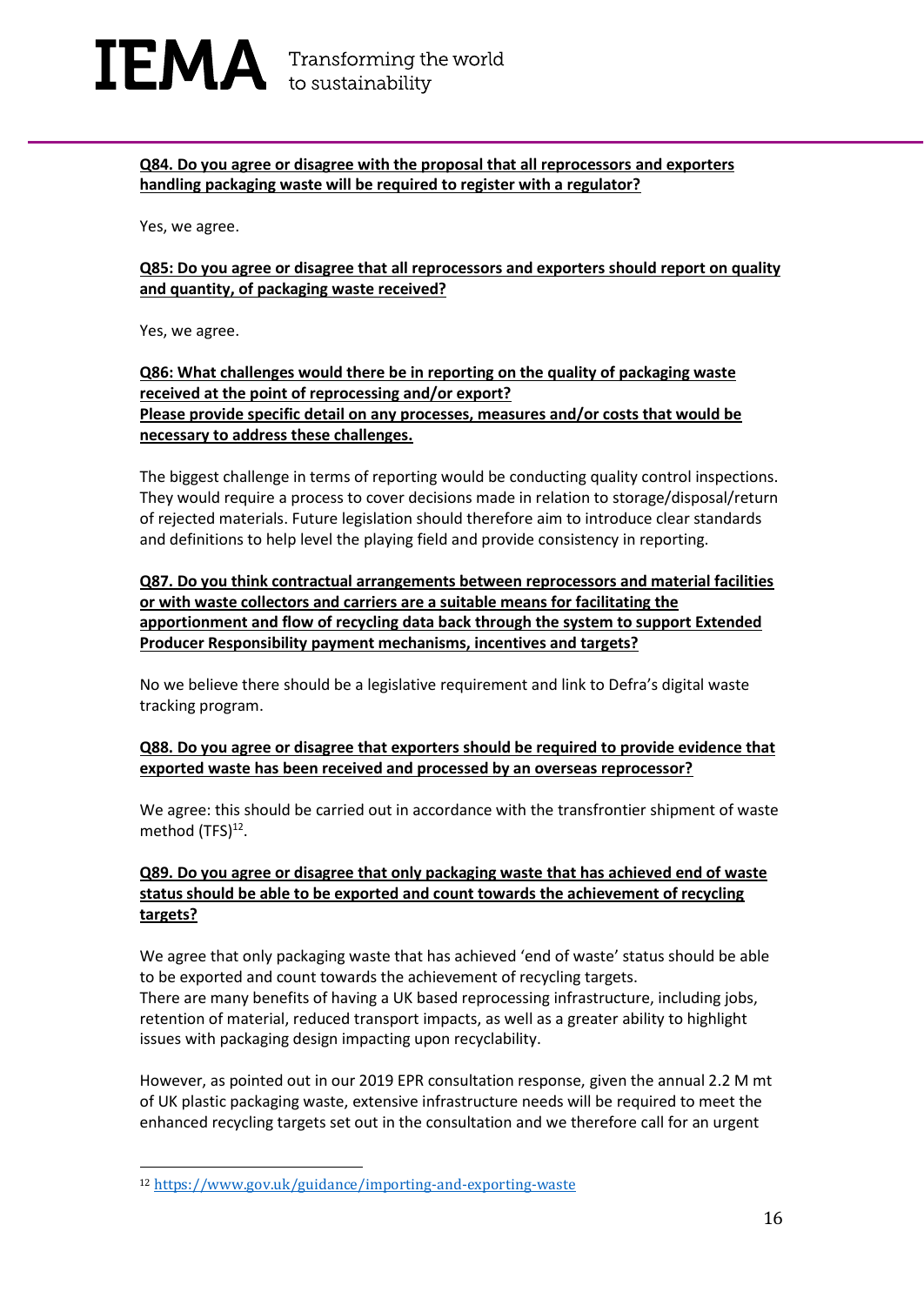

expansion of the UK recycling infrastructure in parallel with core consumer educational campaigns to meet this transition.

#### **Q90. Do you agree or disagree that there should be a mandatory requirement for exporters to submit fully completed Annex VII forms, contracts and other audit documentation as part of the supporting information when reporting on the export of packaging waste?**

We agree but it would need to be clear as to what 'waste' we are looking at. For example Annex VII isn't required when shipping materials for reuse (e.g. reverse logistics on toner bottles).

#### **Q91. Do you agree or disagree that regulators should seek to undertake additional inspections of receiving sites, via 3rd party operators?**

We agree.

#### **Compliance and Enforcement**

#### **Q92. Do you agree or disagree with the proposed approach to regulating the packaging Extended Producer Responsibility system?**

We agree that the environmental regulators should become the primary scheme regulators for the system and monitor compliance and enforce the obligations of the following key stakeholders such as the Obligated Producers and the Scheme Administrator.

#### **Q93. Do you have further suggestions on what environmental regulators should include in their monitoring and inspection plans that they do not at present?**

No, we agree with the obligations which the government proposes to monitor and enforce against. These include the meeting of statutory targets, registration by producers, reporting of accurate and complete data, accreditation or registration of packaging Extended Producer Responsibility system participants to perform functions or issue evidence within the system.

#### **Q94. In principle, what are your views if the regulator fees and charges were used for enforcement?**

We believe that these should be ring fenced and applied to business education and enforcement to support and enhance circular economy infrastructure.

#### **Q95. Would you prefer to see an instant monetary penalty for a non-compliance, or another sanction as listed in 12.26, such as prosecution?**

We believe that advice and guidance from the regulator should help to trigger corrective action by the non-compliant organisation so that a warning (issued via letter or site visit) is not necessary.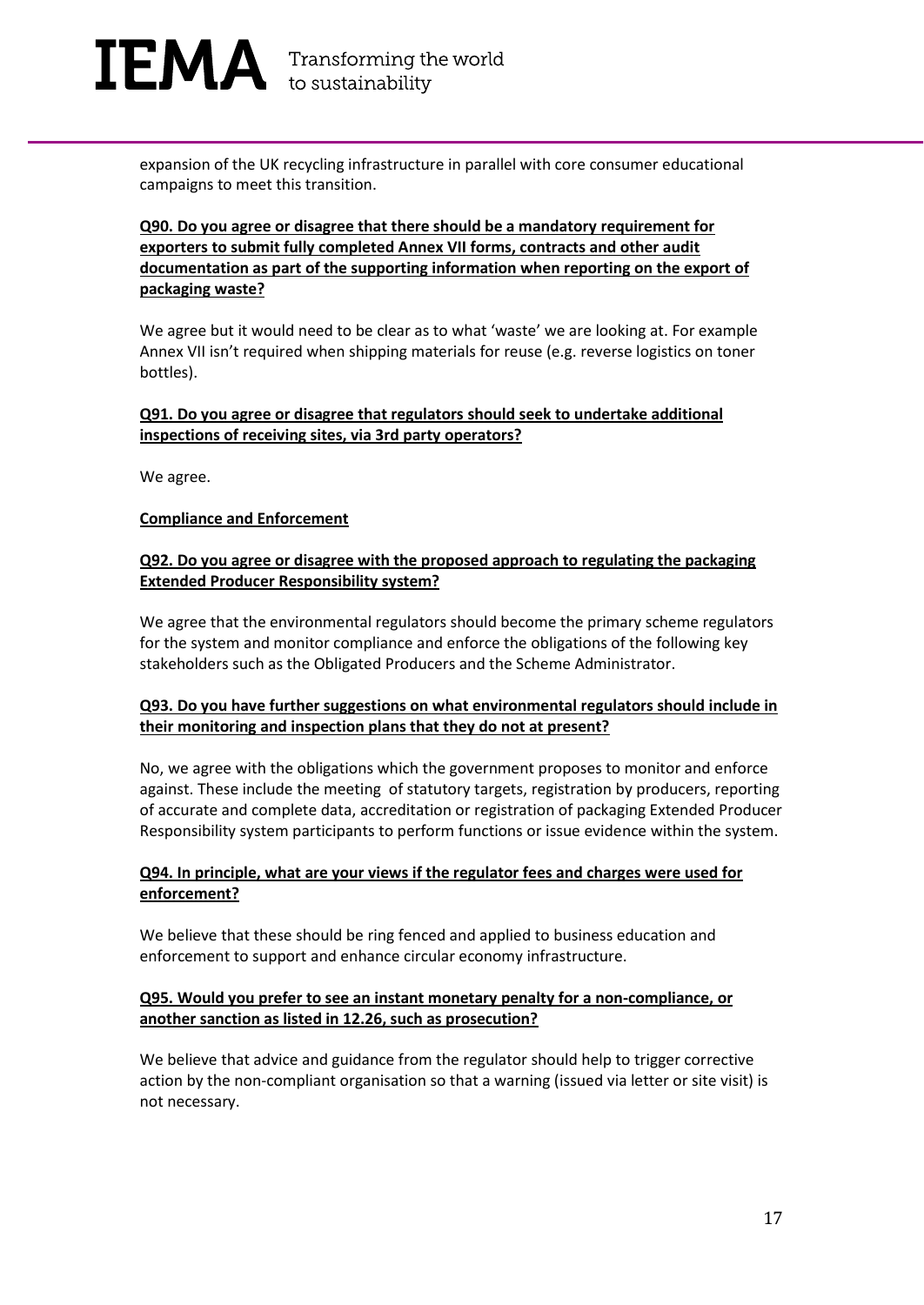$\mathbf{IEMA}$  Transforming the world

In terms of civil sanctions that can be imposed to achieve the outcomes desired, we believe that SMEs should face instant low-level fixed fines for minor offences whereas those applied to larger business should be linked to their annual turnover.

#### **Q96. Do you agree or disagree with the activities that the Scheme Administrator would need to undertake in order to make initial payments to local authorities in 2023 (as described above under Phase 1)?**

We agree.

#### **Q97. Do you think a phased approach to the implementation of packaging Extended Producer Responsibility, starting in 2023 is feasible and practical?**

Yes, we think that a phased approach to the implementation of packaging Extended Producer Responsibility, starting in 2023 is feasible and practical.

**Q98. Do you prefer a phased approach to implementing Extended Producer Responsibility starting in 2023 with partial recovery of the costs of managing packaging waste from households or later implementation, which could enable full cost recovery for household packaging waste from the start?**

We recommend a phased approach starting in 2023, as time is of the essence. We need to take further action to tackle the issue of packaging waste. IEMA broadly supports the commitments made to apply the concept of EPR to a wider set of product groups and businesses. We believe that if the EPR scheme is well designed in accordance with the key principles, then it should help to maximise resource utilisation and resource effectiveness. This will ensure that we extract maximum value over precious resources, such as plastic packaging waste and enhance overall economic productivity.

#### **Q.101 Which of the definitions listed above most accurately defines reusable packaging and could be applied to possible future reuse/refill targets or obligations in regulations.**

We believe that the definition in The Packaging (Essential Requirements) Regulations 2015 most accurately defines reusable packaging and could be applied to possible future reuse/refill targets or obligations in regulations.

The definition is as follows:

*"….any operation by which packaging, which has been conceived and designed to accomplish within its life cycle a minimum number of trips or rotations, is refilled or used for the same purpose for which it was conceived, with or without the support of auxiliary products present on the market enabling the packaging to be refilled, and reused packaging shall be construed accordingly; such reused packaging will become packaging waste when no longer subject to reuse"*

Please make sure you retain the reference to auxiliary products.